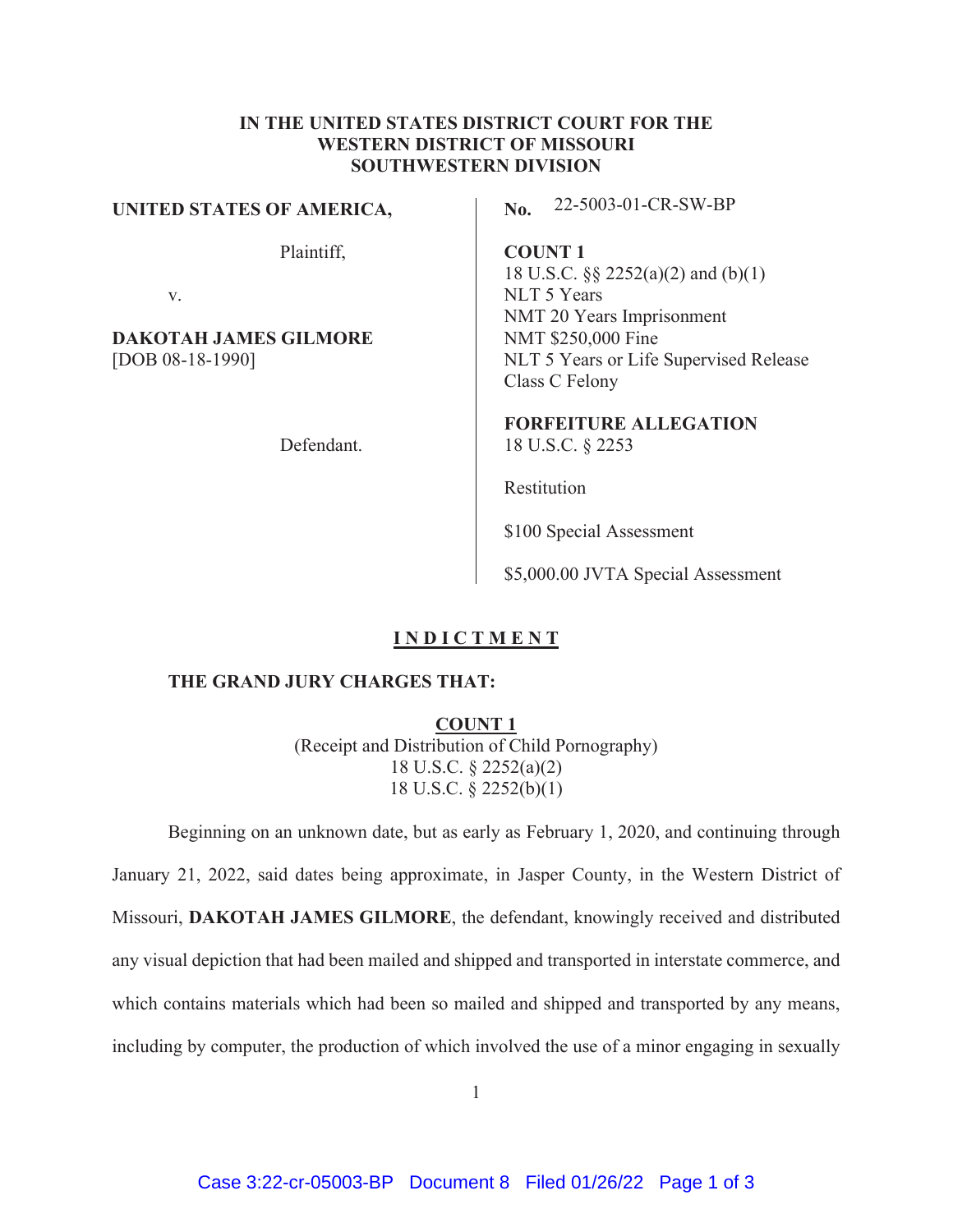explicit conduct and which visual depiction was of such conduct, all in violation of Title 18, United States Code, Sections  $2252(a)(2)$  and  $(b)(1)$ .

### **FORFEITURE ALLEGATION**

(Criminal Forfeiture) 18 U.S.C. § 2253

 The allegations contained in Count 1 of this Indictment are hereby realleged and incorporated by reference for the purpose of alleging forfeitures pursuant to Title 18, United States Code, Section 2253.

 Pursuant to Title 18, United States Code, Section 2253, the defendant shall forfeit to the United States of America:

1. Any visual depiction described in Title 18, United States Code, Sections 2251, 2251A, 2252, 2252A or 2260, or any book, magazine, periodical, film, videotape, or other matter which contains any such visual depiction, which was produced, transported, mailed, shipped, or received in violation of Title 18, United States Code, Chapter 110;

2. Any property, real or personal, constituting or traceable to gross profits or other proceeds obtained from the offense; and

3. Any property, real or personal, used or intended to be used to commit or to promote the commission of the offense, or any property traceable to such property.

The property to be forfeited includes, but is not limited to:

1. An Apple iPhone, bearing IMEI 352901115389036, seized on or about January 21, 2022.

#### **SUBSTITUTE ASSETS**

If any of the property described above, as a result of any act or omission of the defendant:

2